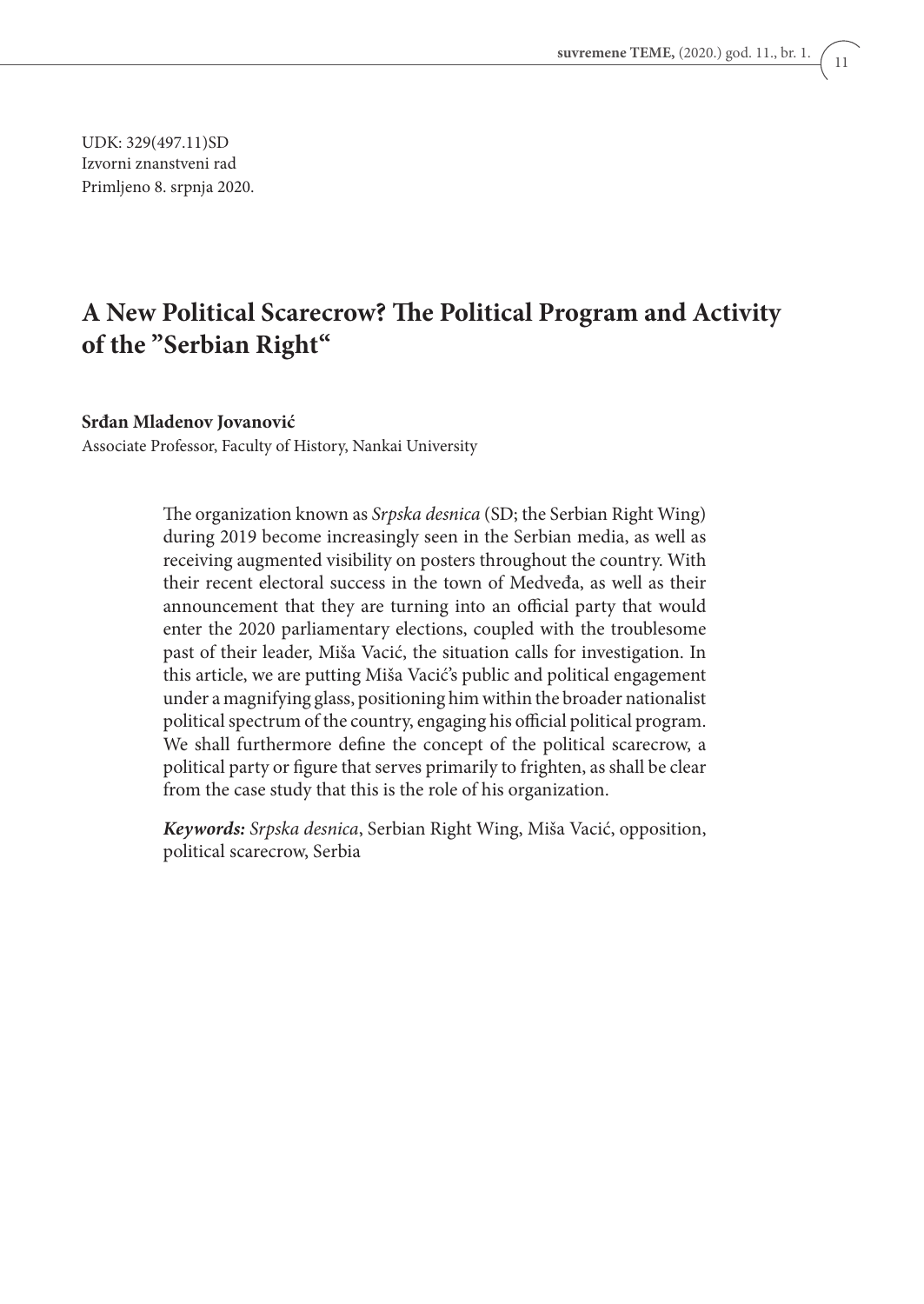### **Introduction**

The scholarly community has already tackled various forms and shapes of nationalism that saw its heyday during and after the breakup of Yugoslavia, Serbia featuring heavily (Budding, 1997; Damjanović, Novaković, & Obradović, 2003; Djokic, 2009; Djokić & Ker-Lindsay, 2010; Gagnon, 1994; Gagnon, 2004; Gow, 1994; Greenberg, 2014; Korac, 1993; Krzan, 1994; Perica, 2002, 2017; Ramet, 1996; Vujačić, 1996; Žerjavić, 1998). Having fallen out of the spotlight with the end of the wars of the 1990s, nonetheless, Serbia's recent history and contemporary development have seen scant scholarly interest. With Serbia's President Vučić – former member of the right-wing Serbian Radical Party and long-time warmonger – the country has taken significant strides backwards as a fledgling democracy. Vučić himself is increasingly referred to as a dictator in the media (Eror, 2019) and semi-authoritarian in scholarship (Radeljić, 2019), and the country's freedoms have started to erode manifestly, arguably most notably in the domain of the increasingly restricted freedom of the press (FreedomHouse, 2016, 2017; Jovanović, 2018c; Kmezic, 2018). The protests against his regime have seen *some* scant interest within the academic community (Fridman & Hercigonja, 2017; Jovanović, 2019a), including rare pieces on the development of Serbia's Right Wing through the decades (Jovanović, 2018b). The new instances of right-wing organizing, nonetheless, yet remain to have some scholarly light shed on them.

For this reason, this article will delve into the newest instance of right-wing political engagement in Serbia, putting the spotlight onto the so-called *Srpska desnica* (SD, the Serbian Right), a new political party that by the end of 2019 featured extensively in media coverage and public interest. To be more particular, we will be giving an overview of the political context that the SD stemmed from, including their political engagement, after which we shall tackle their official program, contrasting it with various theories and existing scholarship on nationalism and the right wing. We shall, by the end, posit the concept of the *political scarecrow,* a political figure or party that serves to frighten rather than contribute to the political landscape. The political scarecrow is, in its essence, not as much of a valid political option, but instead sends a message that instead of the current government, somebody 'this negative' could come into power, unless the government is reelected. As shall be divulged throughout the course of the article, the SD presents exactly this type of political scarecrow as a counterbalance to the increasingly authoritarian regime of Aleksandar Vučić and his Serbian Progressive Party, rather similar to already existing scarecrows such as Jobbik to Orban's Fidesz, or the Russian LDP and Vladimir Zhirinovsky to Putin's Edinnaya Rossiya.

#### **Political context and recent engagement**

Tackling the SD would be challenging without tackling its official leader, Miša Vacić, formerly the official spokesperson of the extreme right-wing movement "SNP 1389", who was convicted of hate speech and illegal weapon possession in 2015 (Čongradin, 2019a). An outlandish person with extreme nationalist views bordering with fascism, Vacić figured in the media several times before forming the SD as an officially independent political entity (not an official party), that in 2019 took part in the elections in Medveđa, southern Serbia, and won over 6%. His direct involvement with the government was clear in 2017, when he boarded the curious "Kosovo is Serbia" train in Belgrade. The train, a publicity stunt by President Vučić, was covered with the inscriptions "Kosovo is Serbia" from head to toe in 21 languages; it was supposed to travel to Kosovska Mitrovica in northern Kosovo, yet was stopped by the President himself, who instigated it (Loxha & Zorić, 2017), in a public transportation-turned-nationalist display. Note that Kosovo had long figured as the crucial point of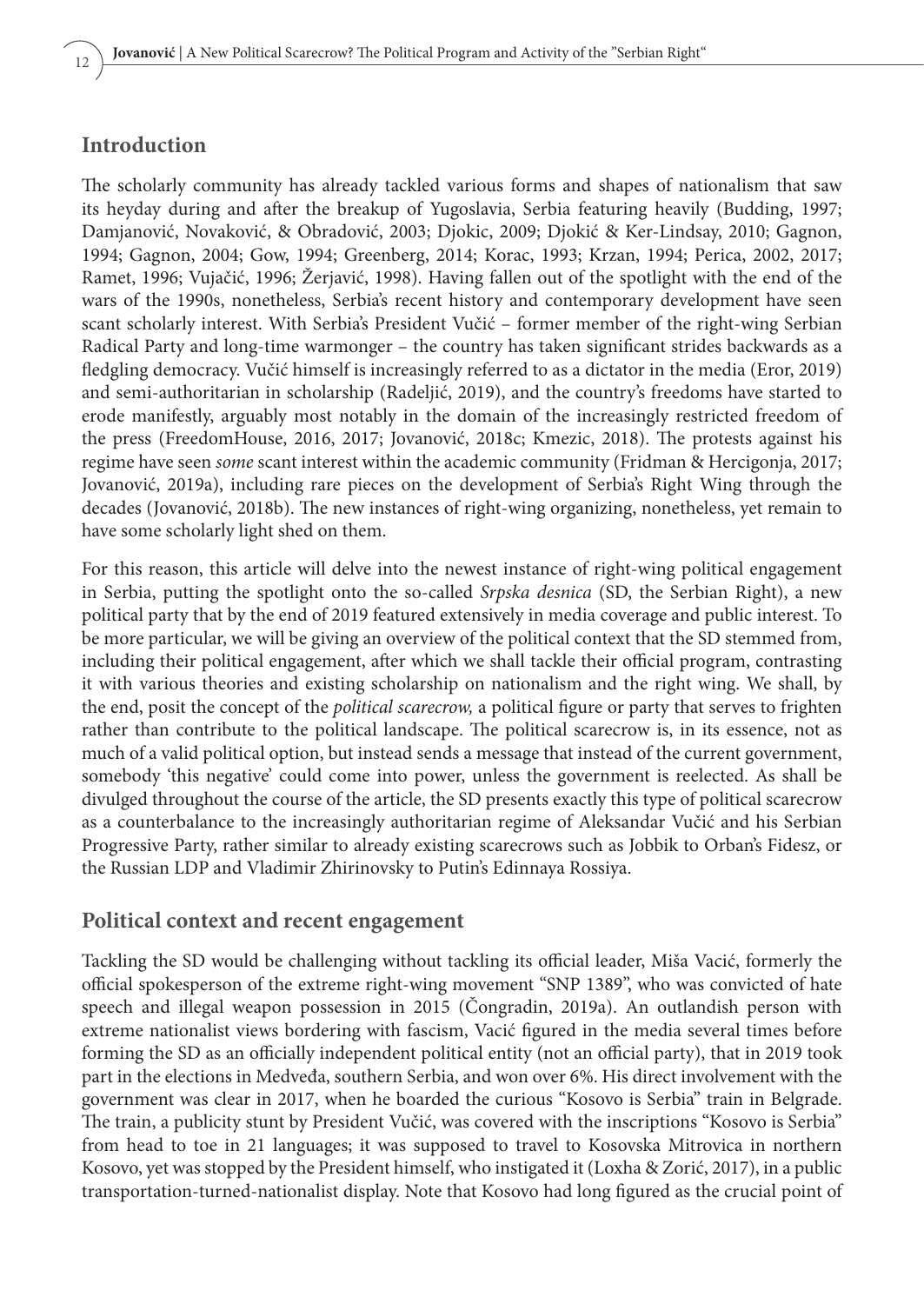Serbian nationalism ever since the early  $20<sup>th</sup>$  century, only to be revived in the 1990s (Auerswald, 2001; Bieber, 2002; Daskalovski, 2003; Emmert, 1999; Emmert, 1990; Jovanović, 2018a; Mihaljčić, 1989; Trgovcevic, 1999), and consequently has continued unabashed after the 2008 declaration of Kosovo's independence. Vacić was recorded on the train, gasconading over his official appointment within Vučić's government as the Advisor to the Director of the Office for Kosovo and Metohija, a formal body within the government of the Republic of Serbia, with calling cards to demonstrate for the cameras (Bogosav, 2017). The Director of the Office, Vučić's right hand, Marko Đurić, vehemently denied that Vacić was a team member, saying that the allegations were "invented and perjury" (Tanjug, 2016). Having in mind that Vučić's regime has tried numerous times to distance itself from their own wrongdoings in the nineties, as well as from any hard-lining outbursts of nationalism, it is of small surprise to find Đurić deny the government's engagement of an extreme right winger.

Be that as it may, Vacić's own braggadocio during the train ride saw an echo in the few media that are not either directly or indirectly controlled by the government (namely the N1 television network and Ringier's Blic), and he got an invitation for an interview with N1's long-standing host, Minja Miletić, wherein he demonstrated poor communication skills and behaved in, for the lack of other words, an eccentric manner. He kept asking for a glass of water, kept fidgeting nervously, and accused his host of being a "totalitarian" and that she was close to "looking for a tree and rope to hang him" (Blic, 2017). After this failed stunt, oddly enough, Vacić was fired from the governmental position that he, according to the government, never occupied (Blic, 2017). Marko Đurić now changed his rhetoric, admitting that Vacić was indeed hired by the government (Beta, 2017). This serves to establish an early connection between Vacić and Vučić's govermnent, to which we will shortly return.

By early 2018, the media reported that "a new nationalist party" was founded by none other than Vacić himself (Tašković, 2018). By fall 2019, the SD entered the local elections in Medveđa. Vacić physically attacked and threatened a member of the opposition's *Savez za Srbiju,* one of the largest opposition groups in the country, with no punitive measures from the state (Ivanović, 2019). But the next day, Vacić published a video of himself taking a list of potential voters from Serbia's Red Cross (Latas, 2019), after which the SD won 6,5% of the votes, but a year and a half from the organization's founding (A. P. M., 2019). He also publicly boasted about driving around Medveđa with his collaborators in "14 jeeps", going from home to home and taking the voters to the ballot boxes himself to vote for him (Čongradin, 2019a). By now, some sources, such as the long-time journalist of the daily *Danas,* Snežana Čongradin, were certain that Vacić "works directly for the government" (Čongradin, 2019a).

A further scandal erupted in November 2019, when Vacić started threatening anew. This time, he promised to "drown" a member of the opposition, Nebojša Zelenović, in "the Serbian river Drina", that he would "arrest him and spit on him", that he would "banish him", further opining that the media who are not influenced or controlled by the government, such as N1, Danas, Vreme, and Blic, were "traitorous media" (N1, 2019). The trope of the "traitors" to the nation saw high saturation during the government of Slobodan Milošević; further notice needs to mention that President Vučić was Milošević's Minister of Information, when he enforced the strictest laws bent on media oppression (Jovanović, 2019). Additionally, he threatened the libertarian political scientist, Vuk Velebit, with murder, saying that he would send him "under the sword" already in 2017, which Velebit had reported to the Prosecutor's office, yet the prosecution chose not to do anything with the case (Radenković, 2019).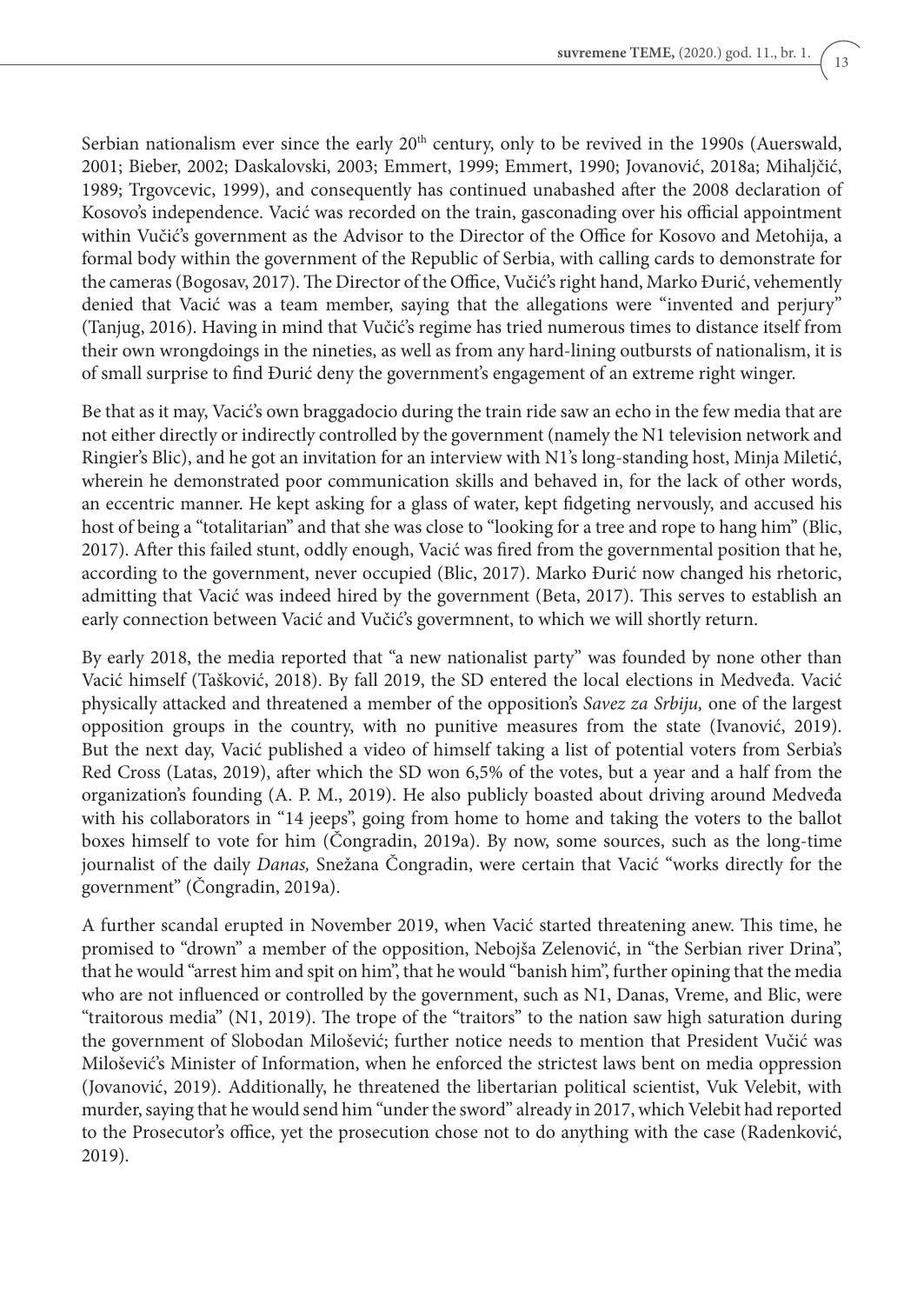Furthermore, as reported by the BETA (2019) news agency, "in Bujanovac, he threatened that all Serbs 'wheeling and dealing' with the Shqiptars (derogatory name for Albanians) would be relocated "because they are ruining other people's lives," adding that the same fate would befall those who "hinder [the actions] of the Serbian Right." He also threatened the mayor of the town of Šabac, Nebojša Zelenović, saying that he "would wind up in the Drina river and that a prison would be built specifically for him in that city". As BETA further reported, "Vacic has been particularly active in the past several months, and the opposition believes that he is a ruling bloc project that is to serve as a 'club' to curb the activities of the Serbian opposition and other government opponents". It was noted that "there were no attempts from the ruling circles to protect Vacic publicly, but the Vranje Basic Public Prosecutor's Office had reacted to his hate speech in Bujanovac, and contacted the local police station with a request for gathering the necessary information on the incident in that town. It is possible, therefore, that the ruling circles estimated that Vacic's ineffective actions were not particularly useful and that, therefore, his 'drives' in the coming months would be less pronounced, but he would still remain a potentially important 'weapon' which could be used against the ruling bloc's opponents" (Beta, 2019). The Bujanovac case was yet another one that the prosecution failed to process (Mihajlović, 2019).

Additionally, in 2019, billboards and posters with the face of Miša Vacić and his *Srpska desnica*  increasingly started to be seen throughout Serbia (Espreso, 2019), including the aforementioned Bujanovac (Nacionalist, 2019), for which the portal *Nacionalist* wrote about as Vacić "making Serbia stand up on its feet", while "many pro-Western media were accusing him of nationalism". The posters had inscriptions saying "*Znamo da vas boli, jer Srpska Desnica Srbiju voli"* ("We know it hurts you because the Serbian Right loves Serbia"), and "*Znamo se, rasli smo zajedno. Srbi, mobilizacija!"* ("We know each other, we grew up together. Serbs, mobilization!") (Srpska desnica, 2019).

Due to the above presented increasing presence of Vacić's SD on the political and media scene of contemporary Serbia, we shall now proceed to confront SD's official program, found on their website, *srpskadesnica*.

### **The official political program of the Serbian Right**

The Serbian Right claims four major instances as being the crux of their political program: 1) traditionalism, 2) patriotism, 3) a healthy society and "togetherness", and 4) Eurasian integration; we shall investigate every of the four instances in detail.

The SD defines traditionalism as the "insistence on tradition as the basic criterion for the organization of society" (All quotes from the program are from: Srpska desnica, 2018), wherein they put traditionalism "directly against liberal or leftist approaches to existence and society", which are seen as "imposing the loss of national identity". They stress that this traditionalism should come in the form of a "patriarchal society, Orthodox Christian faith, the respect for and maintaining of institutions that protect the very identity (the symbols of the hero, the father figure, mother, family, military, work, the host, the principle of authority, the principle of societal hierarchy, a monarchical principle)". At the very beginning of the SD's political program, we encounter a slew of old, extremely traditional and patriarchal values. The emphasis on "patriarchal society" follows a long line of patriarchy in Serbia and the Balkans together (Halpern, Kaser, & Wagner, 1996; Kaser, 1992, 2008); the insistence on Orthodoxy has been one of the prime points of the establishment of what the right in Serbia understands as a "Serbian identity", with the Church playing an important role in daily life (Iveković, 2002; Leustean, 2008; Malešević, 2005; Perica, 2002); some scholars have noticed the relevance of the Serbian Orthodox Church in shaping government policies (Barišić, 2016; Vukomanović, 2008).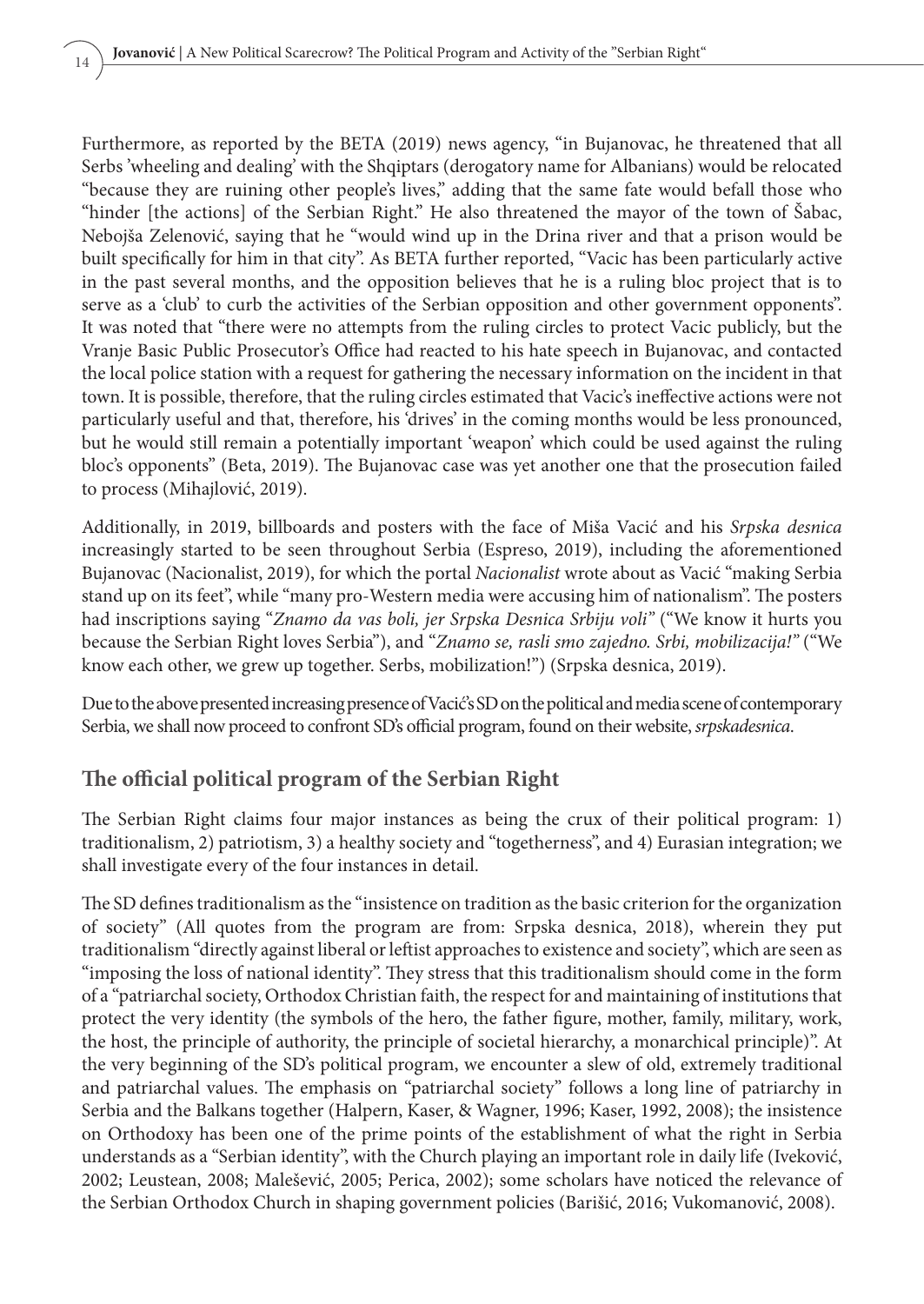The second of the four key topics that the SD stands for, unsurprisingly, patriotism, seen by them as the "only constructive and beneficial relation towards one's own people". The concept of the "nation-state", i.e., in its hard-line form, the overlap of the ethnicity/nation with the state itself, is seen already in the following sentence: "The state is and should be an instrument of the Serbian people, so these two terms overlap a great deal". This concept indirectly, yet efficiently, removes all "non-Serb" ethnicities or nations from the formula, and, besides being overtly nationalist, can be seen as xenophobic as well (Pajnik & Kuzmanić, 2005). The SD's concept of patriotism is further described as "active", meaning that it is a "constant fight and continual promotion in the direction of strengthening national identity of the Serbian people at all levels". This is to be achieved on a variety of levels, such as the level of "family, traditions, behavior of the individual and the society, societal forms and structures, language, script, industry, symbols, political life, theory, information, and culture". In other words, the SD intends to control a vast majority of the aspects of daily life, society, politics, and institutions, and can thus be categorized as authoritarian. What was, for a trained eye, missing in the first part of the program, was the insistence on the language and script as the markers of national identity, an important part of the activism of the Serbian nationalist core (Greenberg, 2004; Greenberg, 2008; Jovanović, 2018; Okey, 2004); it did find its place later on.

The third instance within the program of the SD is the barely translatable concept of "sabornost", which we will here translate as "togetherness" or "unity". The SD sees it as "stemming from Orthodoxy", and it entails "the unison of all elements of the society and the acting towards the same direction through a combined effort". This is where nationalism evades individualism and forms the amalgamated concept of the nation that entails almost everything within society and politics into an amorphous mass. The opposition to unity is "liberalism", and "especially neoliberalism, which is nothing else than the allowing the rampage of the tenets of profit without any protection from this". This is where the SD, even though being right wing, agrees with much of contemporary leftist thought in Western Europe and the USA, that often also sees an ill-defined idea of "neoliberalism" as the core problem of the contemporary world (Cornwall, Karioris, & Lindisfarne, 2016; Giroux, 2018; Roberts, 2016). However, this rather thought-provoking issue is beyond the scope of this paper and warrants research on its own.

The fourth point is named "Eurasian integrations". The idea of "Eurasian integrations" has been mentioned by the right side of the political spectrum in Serbia with increasing intensity since the beginning of the 20<sup>th</sup> century, as a means of distancing from the European Union and getting closer to Russia (Proroković, 2017; Stojanović & Đorđević, 2017). Russia has increasingly been figuring as a sort of "Mother Hen" for Serbia in the last several decades, seen as a "brotherly nation" with the same religion, in addition to Putin's Russia being insistent on not recognizing Kosovo as a standalone state (Barišić, 2016; Biserko & Stanojlović, 2016; Blagojevic, 2008; Patalakh, 2018; Stefano, 2018); note that some authors have made mention of the impact of Russia on Serbia a longer time ago as well (Jelavich, 1958). The concept of Eurasian integrations in Serbia, thus, operates with both push and pull factors: push away from the EU, and pull closer to Russia. This is, expectedly, seen in the SD's ideology as well. The Eurasian integration trope is used to promote a closer "civilizational identity" seen in a "spiritual, cultural, historical, linguistic, and national" view, stressing that it "does not belong to the Atlantic corpus of states, but instead organically belongs to the space of Eurasia, the center of which is occupied by Russia". For this reason, they stand for the "cessation of EU integrational processes" and the joining an undefined "Eurasian Union", emphasizing Serbia as "what it organically is – the Western wall of Eurasia", in an *antemurale eurasianis* rhetoric.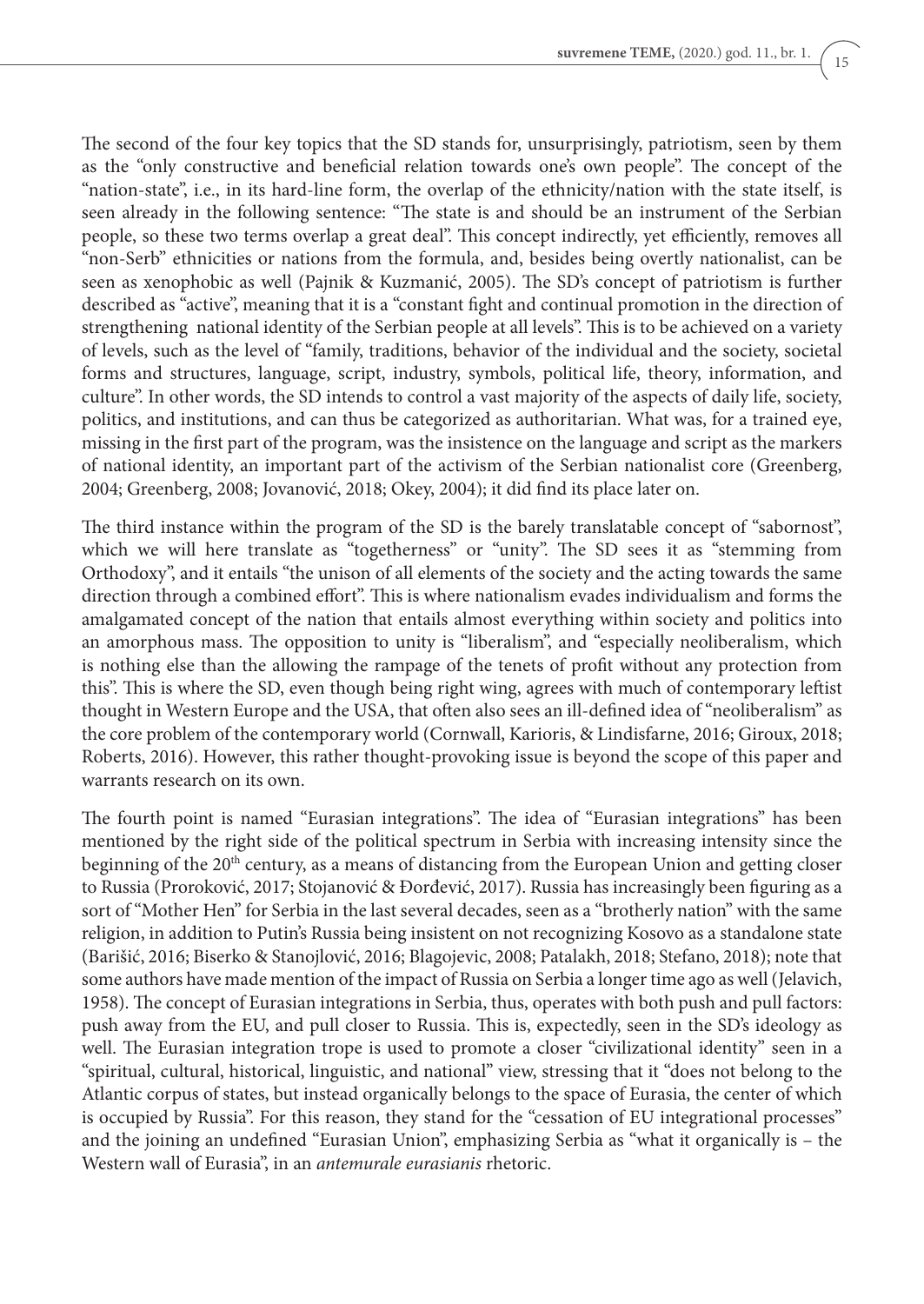The SD's political program then continues in bullet points that cover the running of the state and society in greater detail, from constitutional organization to sport. We shall tackle the more relevant ones, at least in view of a right-wing *Weltanschauung.* The SD claim that they support a "unitary" model of state governance, emphasizing that allowing any degree of autonomy to provinces is a way towards the "crumbling in of Serbia", in more detail, "this method is used both by domestic separatists with the idea of destroying Serbia, as well as by foreign enemy forces whose idea is the same, and it is being used as a tactical option in this special war, hybrid and network operations against Serbia". This is where the program of the SD reaches conspiracy theory level. The idea of a "hybrid war" being waged against Serbia is a common one, most commonly promulgated by the Serbian government and their supporting tabloids such as the *Informer* (Šoštarić, 2017). Political scientists have already tackled this issue to a certain extent, saying that "this has already become a style of governance – a continual invention of crises and conspiracies, a constant invention of something being done behind the President's back" (Pavićević, in: Karabeg, 2018). Interestingly, Marko Đurić, Vacić's former superordinate, opined that there was a "hybrid war" waged against Serbia by Albania (Telegraf, 2019); the discourses of the government, on this point, here converged. From the nationalists' point of view, enemies are everywhere, and the nationalist organization itself is the aegis that protects and defends.

Another interesting point is point 15 – syndical organization. Yet again, the Serbian Right propagates issues that are more than common with the Left in the West, urging for more syndical organization. The European Union is seen as being "in the hands of big money", working "in the interest of the neoliberal idea of profit ... in a neoliberal exploitative and neocolonial project". The sheer amount of left wing scholarly production that claims the same or similar is staggering (Canetto, 2019; Cole, 2017; Dhamoon, 2015; Grech & Soldatic, 2015; Hankivsky & Jordan-Zachery, 2019; Kurtiş & Adams, 2016; Winch, 2015), however, as we have already mentioned, this is beyond the scope of this work, though it does present relevant avenues for further research.

Point 17 emphasizes the reintroduction of the obligatory military service for all males, a trope that has increasingly been seen during the last decades in nationalist circles in Serbia, having in mind that Serbia changed its military from a conscript-based one to a professional military in the first decade of the 21st century. The military should be "necessarily indoctrinarily based on a patriotic spirit ... the officer corps should be exposed to raising and education based on patriotism and celebrated Serbian war traditions". Additionally, the Serbian youth should be "raised in an organized manner, psychophysically and militarily/professionally be enabled for an all-people defense" via introduction of specific subjects in schools, via "the spread of patriotism and national consciousness". The strong bond between nationalism and militarism is not a new one, and has been studied aplenty in scholarship (Orford, 2017).

The SD's ideas about international relations (point 19) is based on the opposition to the EU, stronger ties with Republika Srpska and Russia (via the so-called "Eurasian integrations"), as well as stressing that Kosovo is a part of Serbia, never mind the 2008 declaration of independence. Kosovo gets a bullet point of its own (20), where it being a part of Serbia is stressed several times. It is seen as the "cradle of Serbian culture and spirituality", a trope that has been seen in iteration since its independence (Jovanović, 2019b; Radeljić, 2019), and seen often in primary sources from a nationalist provenance (Antonić, 2017; Nacionalist, 2018; Ristić, 2018; S.J., 2018; Ujedinjenjе, 2017). According to the SD's program, "without Kosovo and Metohija, Serbia ceases to exist". This is a tired trope that has seen its iterations in Serbian nationalism aplenty, and, essentially, represents a standard point of departure for any nationalist movement in Serbia. It would be hard, impossible to imagine a nationalist program within the country absent the Kosovo trope and the insistence that it should "remain" a part of Serbia.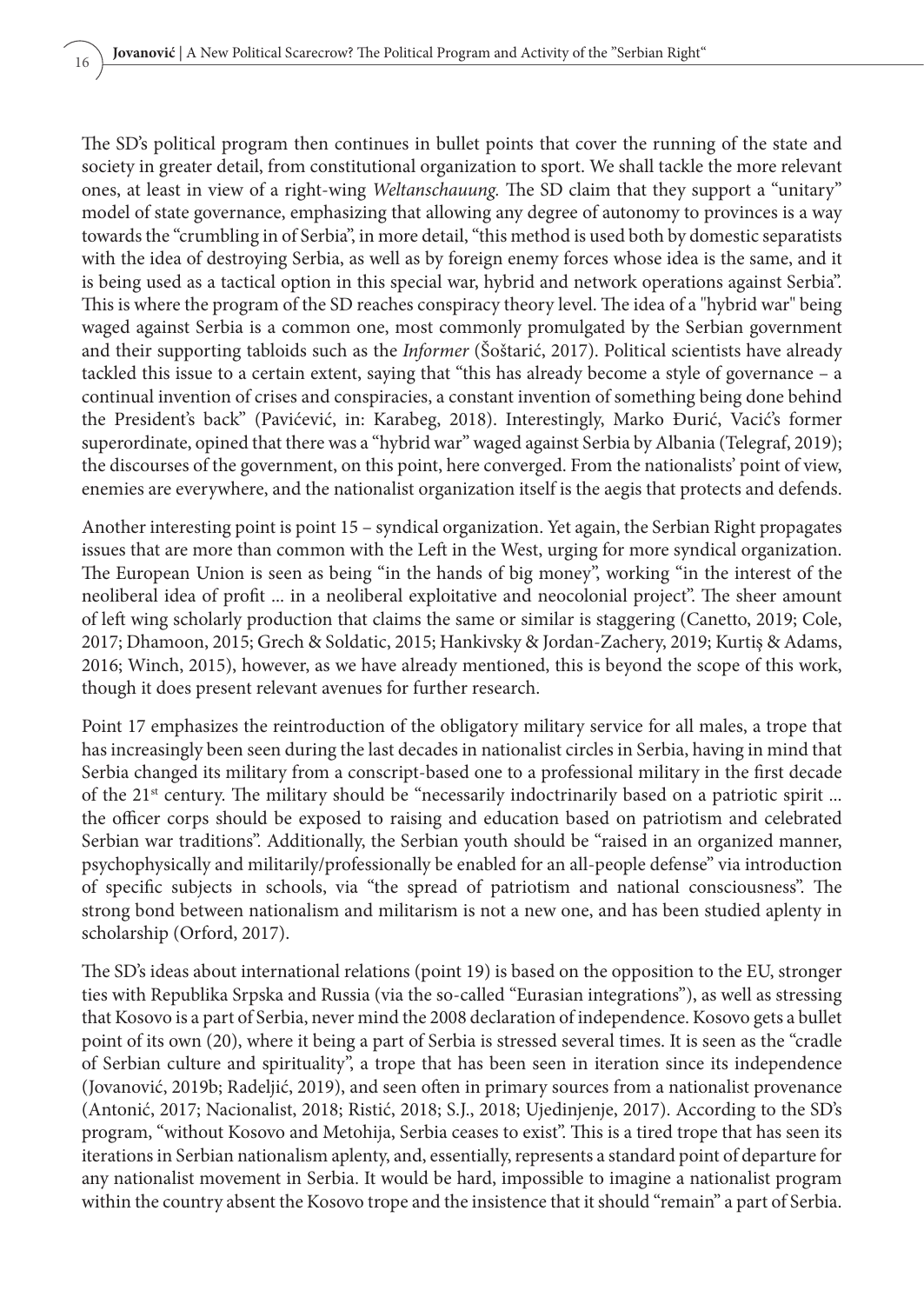The already mentioned "hybrid and networking warfare against Serbia" gets a bullet point of its own as well (21). This is a "new type of warfare led by the West in order to establish complete political, economic, ideological, and cultural control on a global level". This "special warfare", according to the SD, is run by numerous organizations, countries, and individuals, from religious groups, via ethnic minorities and the media, to even IT organizations, depicting a large conspiracy picture in the SD's ideology.

The SD's "social policy" ventures furthermore into incongruity. Once again, in striking similarity to the contemporary Western left, the SD claims it stands for "social justice" (point 27), yet it clearly approaches homosexuality in a manner patently similar to Russia, that is, proposing the ban on "organizations promoting homosexuality"; homosexuals are referred to as "sodomites". Yet again, this is nothing innovative for the right wing, as homophobia is often a key point in various right-wing ideologies throughout the globe (Mestvirishvili, Zurabishvili, Iakobidze, & Mestvirishvili, 2017; Moss, 2014; Reygan & Moane, 2014), and fairly common to Serbia *per se* (Mršević, 2013; Stakic, 2011).

### **Conclusion: Defining the Political Scarecrow**

Altogether, the *Srpska desnica* presents nothing novel on the "Eastern front". According to Boban Stojanović, Vacić "it is an old, completely irrelevant happening on the political scene that certain actors use in particular moments in order to scare the public" (BBC, 2019). Emphasis on the nation, shared, unified culture within a nation-state, closer ties with Russia, stress on Orthodox Christianity, militarization of public life and discourse, homophobia, emphasis on numerous alleged enemies that surround Serbia – all of these instances have been repeatedly seen in numerous Serbian right-wing organizations, parties, promoters, and policies.

What needs to be emphasized, though, is the connection of the SD to the increasingly authoritarian regime of President Vučić. Not only was Miša Vacić employed by his government, but his direct superordinate, Marko Đurić, laid claims identical to the SD's program, namely, that there is a "hybrid warfare" against Serbia. The fact that Vacić and his SD could act in such a manner as to collect potential voter information and post it online whilst bragging that they personally drove voters to the ballot to vote for them – with absolute impunity – including physically and verbally attacking Vučić's opposition, from a simple *cui bono* perspective, does offer a conclusion (though without utter certainty) that he does, at least in practice (if not formally) work for Vučić's government. Additionally, the fact that his call for the murder of Vuk Velebit was entirely ignored by the prosecution further stresses the high chance that the SD in practice does work for the government of Aleksandar Vučić. In an interview for the Serbian BBC in 2019, Vacić further revealed his connection to Aleksandar Vučić, when he said that he "knew him from when he was posting 'Ratko Mladić Boulevard' posters", and that he has "not seen him in a long while ... a couple of months" (BBC, 2019). Yet one further instance of cooperation between the SD and the government was the case from the southern city of Vranje, in which the *Jedinstveni za Vranje* (United for Vranje) organization, that already holds power under the aegis of the Serbian Socialist Party (which is a part of the government, in coalition with Aleksandar Vučić's Serbian Progressive Party), joined the SD, making it a part of the government. Miša Vacić himself stated that "by this act, the Serbian Right Wing officially became the government in Vranje. From today, we have two representatives in the parliament of the city of Vranje. With pleasure do I state that Vranje is the first city in which we are part of the government" (Espreso, 2019). The relationship to the government can thus be said to have been established.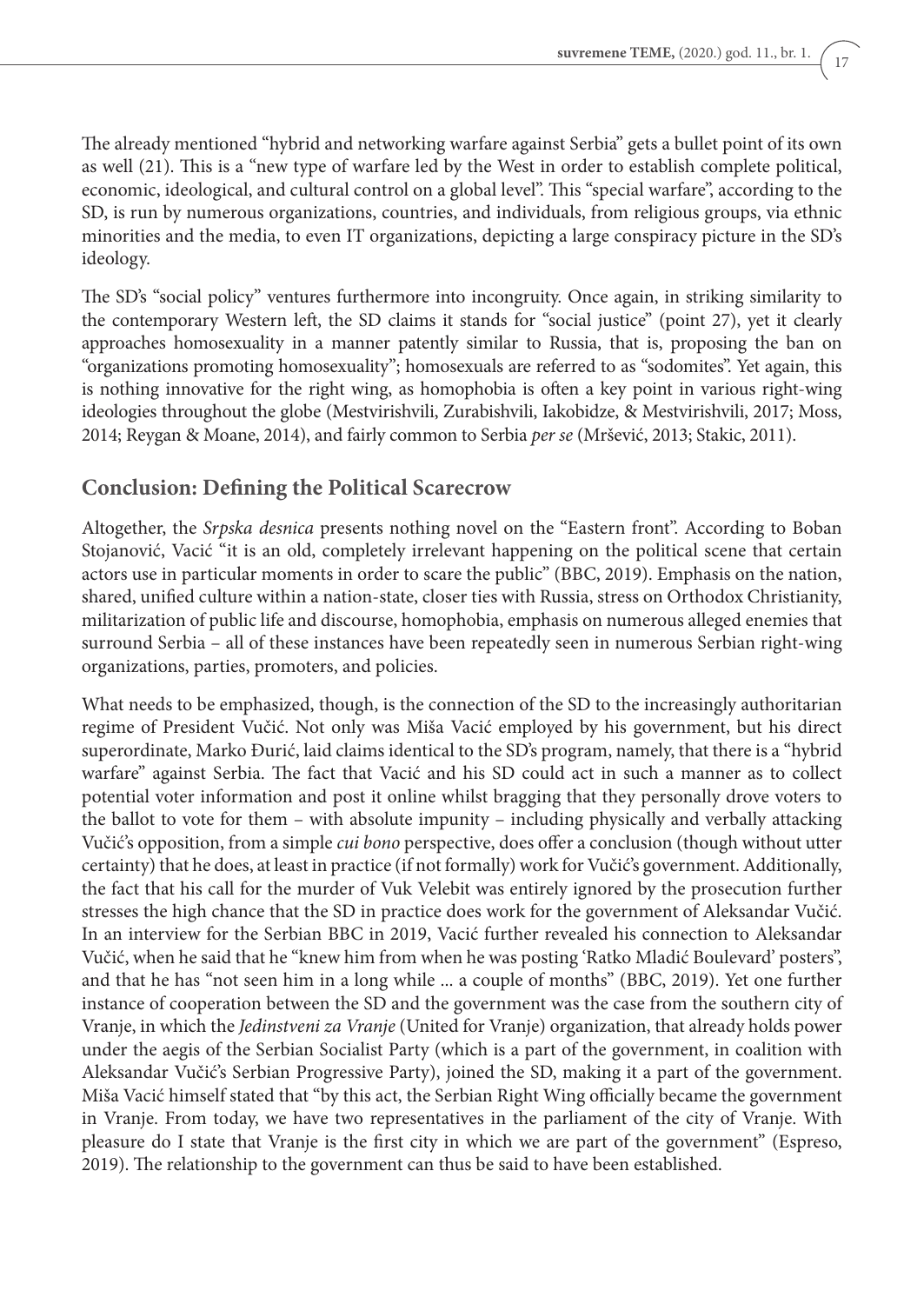In December 2019, Vacić announced that he would re-register his SD as a political party, aiming to enter the upcoming 2020 elections (Čongradin, 2019b). Čongradin, who has been following and reporting on the SD avidly, calculated the number of around 50,000 euros that would be necessary for that endeavor, while Vacić himself mentioned he would need 10,000. Aleksandar Olenik, leader of the Citizens' Democratic Forum (*Građanski demokratski forum*), opined that "the assumption that such an organization is not in possession of such finances is a based one, so we from the Citizens' Democratic Forum are of the view that this money represents an award for the public threats and the scaring of citizens that has been taking place in the name of the Serbian Progressive Party and Aleksandar Vučić" (Olenik, in: Čongradin, 2019b). He further stressed his view that, in view of the planned opposition boycott of the upcoming elections, this would enable him to enter the parliament in actual fact.

Nebojša Zelenović, the opposition leader from *Zajedno za Srbiju* (Together for Serbia) dubbed him "Vučić's Šešelj". This was a reference to the extreme right winger and Hague Tribunal inductee, Vojislav Šešelj of the Serbian Radical Party, who was often dubbed "Milošević's favorite opposition figure" (Bujošević, 2002; VOICE, 2018; Ž. M., 2015), as well as the "favorite opposition figure of any government" (Tašković, 2018). Essentially, by having an alleged opposition figure such as Šešelj or Vacić – who, instead of acting as the opposition, i.e. *against* the government, acts *for* the government – Vučić's regime (similarly to Milošević's, where Vučić was the Minister of Information) can offer an option "worse" than himself. This could potentially be "translated" into a message for the voters (as well as for the international community) as "If I lose power, *this* comes into power". The SD serves to frighten.With the SD's official joining of the local government in Vranje, however, and with Vacić's boastful proclamation that he is now a part of the government there, the SD can by no means be classified as an opposition party, but as a "scarecrow" instead. We shall thus herein define the *political scarecrow* as the *political option, party, grouping, or personality that acts to intimidate the electorate or international community as posing as a more frightening option that the current government*. The political scarecrow will serve as a "worse" option than the government, and will consequently be used as such *by* the government. The thin definition of the political scarecrow would entail, simply, a figure that is used to frighten the electorate and/or political opponents. The concept of the scarecrow within political science has seen scant to no scholarly interest, though it is found in politics *per se,* including political analysts that operate within the media, such as the New York Times piece from 1966 that dubbed Fidel Castro as a political scarecrow (Giniger, 1966). Vacić's SD has all the hallmarks of the scarecrow: nothing novel from a political perspective, with literal physical (and otherwise) threats ("drowning", "purging", etc.) in the public space, with absolute impunity. The political scarecrow, thus, will exhibit the following:

- 1) It will use hateful discourse that discriminates against part of the population or specific individuals who are commonly members of the political opposition, as well as intimidate the electorate into submission;
- 2) It will, in practice, cooperate with the government, officially or unofficially. Its actions will benefit the government in numerous ways;
- 3) It will represent the "worse" option that the government, making the government party or leader seem like a more viable political option, fortifying itself within the political fringes and extremes ideologically;
- 4) It will often resort to violence or unlawful actions that will either not be prosecuted by the state, or will receive minimal penalty.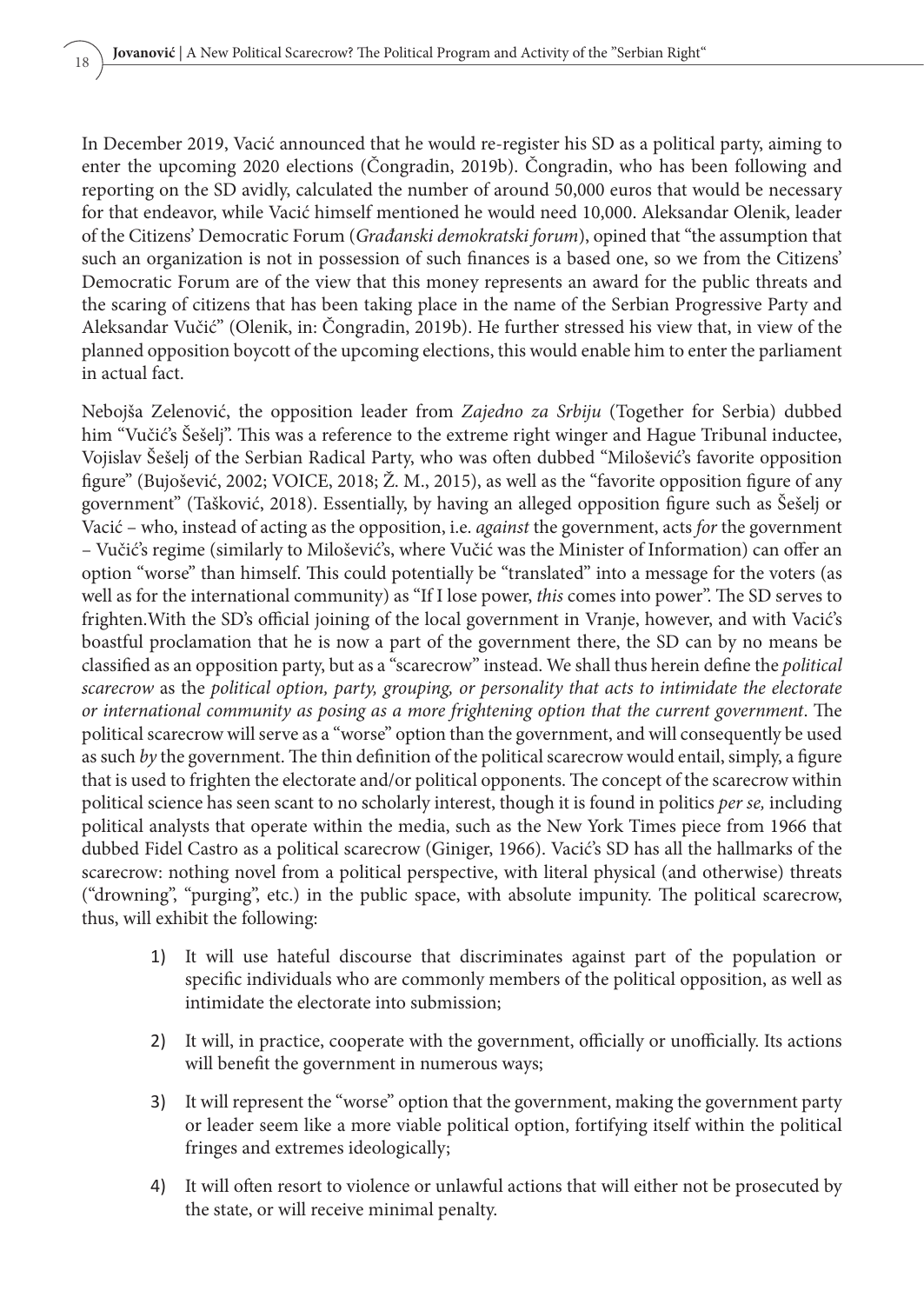Political scarecrows can be said to exist as a hallmark property of Central and Eastern European politics (east from the former Iron Curtain), and they can be found aplenty. In Hungary, Viktor Orban's Fidesz functions well with its scarecrow, the extreme right-wing Jobbik (Kim, 2016; Wittenberg, 2013), between which a functional relationship has been established in scholarship (Krekó & Mayer, 2015). Kreko and Mayer's description of the Fidesz/Jobbik relationship sounds identical to the Aleksandar Vučić/Miša Vacić practice: "Fidesz instrumentalized the threat Jobbik is posing to the democratic system as well as the negative 'image' of the transition as a justification or pretext for incorporating some ideological and policy elements of Jobbik into their own agenda and also for changing an institutional framework in a way that strongly benefits Fidesz. 'If we don't do this, Jobbik comes to power' was the argument behind most of the actions of Fidesz." (Krekó & Mayer, 2015, p. 185). In other words, Jobbik are Fidesz' political scarecrow party. A similar situation do we find in Putin's Russia, and his relation to Vladimir Zhirinovsky, Putin's scarecrow (Janack, 2005; Verkhovsky, 2000). Zhirinovsky is well-known for going to political extremes, simultaneously making Vladimir Putin a viable political option.

According to Stojanović, Vacić is an "extended hand of the government, he says what the government thinks, but dares not say ... the only thing he has are resources, that he is receiving in a questionable manner, as well as space in the media that was given to him by those whom he works for" (BBC, 2019). With the other, already "regular" political scarecrow in Serbia, the Hague inductee, Vojislav Šešelj, an aging figure, young scarecrow blood seems to be the way to go for Vučić and his Progressives. Since his return from the Hague, Šešelj has yet again been playing his scarecrow part, yet it is prudent to assume that Vučić's regime is looking for somebody fresh and new, somebody who will approach the scarecrow role with more vigor and force; a young extremist seems to be the perfect actor for the performance. Ignoring the SD scarecrow could well prove detrimental to democracy, especially if they should succeed in entering the Parliament. Additionally, we hope that this article will open avenues for further research, primarily with the very concept of the political scarecrow, but the "sideline" thread posited in the observed similarity between an Eastern European right wing and a Western left as well.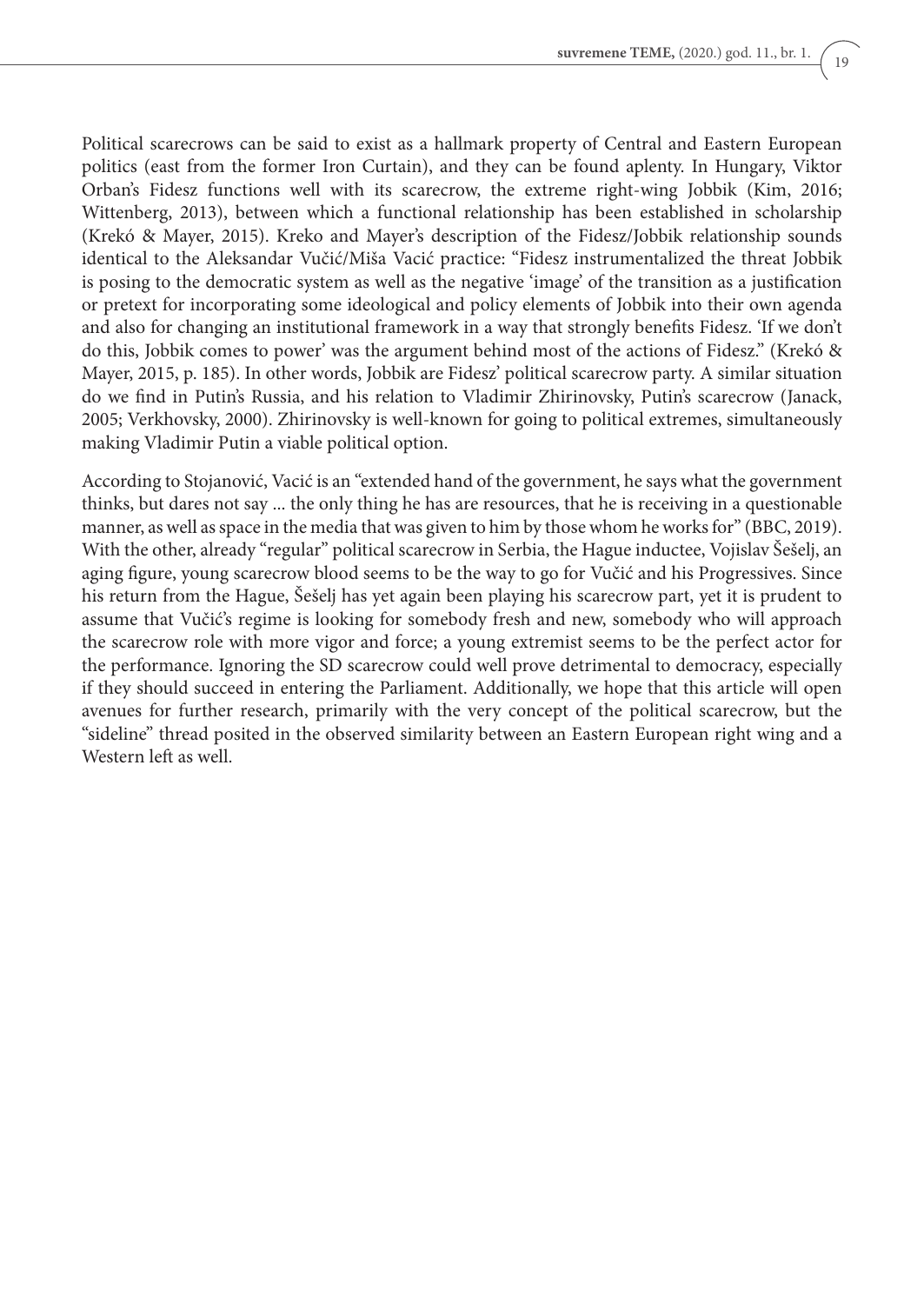## **Bibliography**

Antonić, D. (2017). КОСОВО И МЕТОХИЈА СУ СРБИЈА. *Pečat*. http://www.pecat.co.rs/2017/09/ kosovo-i-metohija-su-srbija/

Auerswald, P. E. (2001). The Kosovo conflict: a diplomatic history through documents. *Refugee Survey Quarterly, 20*(3).

Barišić, S. (2016). The Role of the Serbian and Russian orthodox churches in shaping governmental policies *The Warp of Serbian Identity* (pp. 105-126): Helsinški odbor za ljudska prava u Srbiji.

BBC. (2019). Ko je Miša Vacić: "Srpski Julije Cezar" ili "politička starleta". *021*. https://www.021.rs/ story/BBC/228014/Ko-je-Misa-Vacic-Srpski-Julije-Cezar-ili-politicka-starleta.html

Beta. (2017). Đurić: Smenjen Miša Vacić. *Večernje novosti*. http://185.29.102.55/vesti/naslovna/ politika/aktuelno.289.html:646289-Djuric-Smenjen-Misa-Vacic

Beta. (2019). A Career: Misa Vacic, Leader of the Serbian Right. *Briefing*. https://betabriefing.com/ biographies/biographies/8976-a-career-misa-vacic-leader-of-the-serbian-right

Bieber, F. (2002). Nationalist mobilization and stories of Serb suffering: The Kosovo myth from 600th anniversary to the present. *Rethinking history, 6*(1), 95-110.

Biserko, S., & Stanojlović, S. (2016). Russia's Soft Power Expands. In D. Stojanović, M. Samardžić & H. Klasić (Eds.), *THE WARP OF THE SERBIAN IDENTITY: Anti-westernism, russophilia, traditionalism* (pp. 157-168). Belgrade: Helsinki Committee for Human Rights.

Blagojevic, M. (2008). Religious Europe, Russia and Serbia past and present: Arguments of empirical evidence: The case of Russia. *Filozofija i drustvo, 19*(2), 81-115. doi: 10.2298/fid0802081b

Blic. (2017). MOGU DA DOBIJEM ČAŠU VODE? Hit detalji urnebesnog TV duela posle kojeg je Miša Vacić DOBIO OTKAZ. *Blic*. https://www.blic.rs/vesti/politika/mogu-da-dobijem-casu-vodehit-detalji-urnebesnog-tv-duela-posle-kojeg-je-misa-vacic/xm3xbr6

Bogosav, B. (2017). Miša Vacić u "ruskom vozu" delio vizit karte koje konačno potvrđuju KOJA JE NJEGOVA FUNKCIJA. *Blic*. https://www.blic.rs/vesti/politika/misa-vacic-u-ruskom-vozu-deliovizit-karte-koje-konacno-potvrduju-koja-je-njegova/255crm2

Budding, A. H. (1997). Yugoslavs into Serbs: Serbian national identity, 1961–1971. *Nationalities Papers, 25*(3), 407-426.

Bujošević, D. (2002). Sloba pošešeljio. *NIN*. http://www.nin.co.rs/2002-08/15/24574.html

Canetto, S. S. (2019). Teaching about women and gender from a transnational and intersectional feminist perspective. *International Perspectives in Psychology: Research, Practice, Consultation, 8*(3), 144.

Cole, S. (2017). Water worries: An intersectional feminist political ecology of tourism and water in Labuan Bajo, Indonesia. *Annals of Tourism Research, 67*, 14-24.

Čongradin, S. (2019a). Miša Vacić: "Junak" sa 14 džipova. *Danas*. https://www.danas.rs/ljudi/misavacic-junak-sa-14-dzipova/

Čongradin, S. (2019b). Odakle Miši Vaciću novac za osnivanje stranke? *Danas*. https://www.danas. rs/politika/odakle-misi-vacicu-novac-za-osnivanje-stranke/

Cornwall, A., Karioris, F. G., & Lindisfarne, N. (2016). *Masculinities under neoliberalism*: Zed Books Ltd.

Damjanović, I., Novaković, D., & Obradović, I. (2003). *Human rights in the shadow of nationalism: Serbia 2002*: Helsinki Committee for Human Rights in Serbia.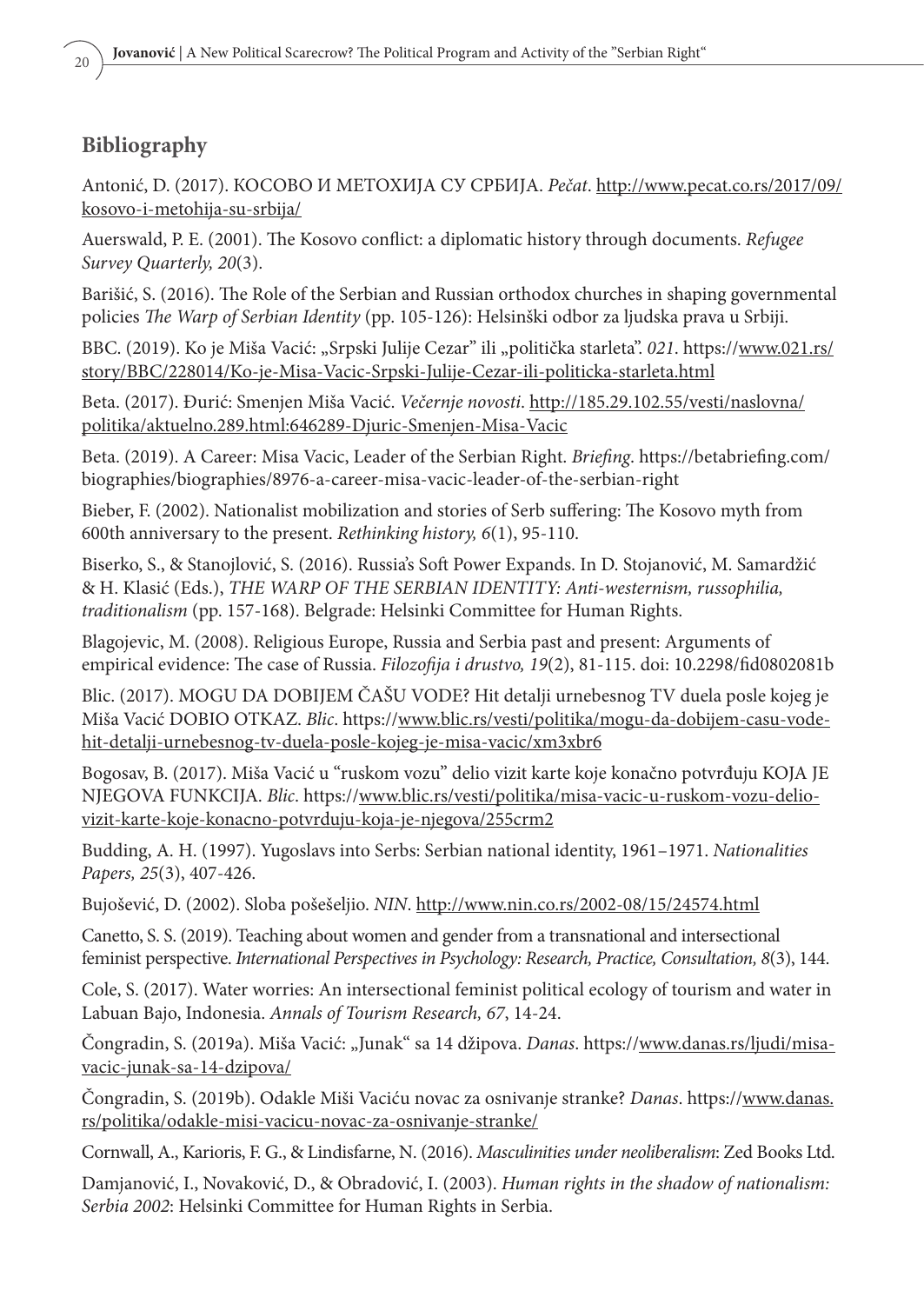Daskalovski, Ž. (2003). Claims to Kosovo: Nationalism and Self-Determination. *Understanding the War in Kosovo*, 13-30.

desnica, S. (2018). Program srpske desnice.

desnica, S. (2019). "Znamo da vas boli": U Beogradu osvanuli bilbordi Srpske desnice. *Republika*. https://www.republika.rs/vesti/srbija/162406/znamo-vas-boli-beogradu-osvanuli-bilbordi-srpskedesnice

Dhamoon, R. (2015). A feminist approach to decolonizing anti-racism: Rethinking transnationalism, intersectionality, and settler colonialism. *Feral Feminisms, 4*, 20-37.

Djokic, D. (2009). *Whose Myth? Which Nation? The Serbian Kosovo Myth Revisited* (Vol. 17): Wilhelm Fink.

Djokić, D., & Ker-Lindsay, J. (2010). *New perspectives on Yugoslavia: key issues and controversies*: Routledge.

Emmert, T. (1999). Challenging myth in a short history of Kosovo. *Journal of Southern Europe and the Balkans Online, 1*(2), 217-221.

Emmert, T. A. (1990). *Serbian Golgotha-Kosovo, 1389*: East European Monographs.

Eror, A. (2019). Two Decades After the Fall of Milosevic, Dictatorship Is Returning to Serbia. *World Politics Review*. https://www.worldpoliticsreview.com/articles/27847/two-decades-after-the-fall-ofmilosevic-dictatorship-is-returning-to-serbia

Espreso. (2019). MIŠA VACIĆ DOBIO OGROMAN BILBORD U BEOGRADU: Svi se pitaju - pošto i ko je to platio? *Espreso*. https://www.espreso.rs/vesti/politika/391137/misa-vacic-dobioogroman-bilbord-u-beogradu-svi-se-pitaju-posto-i-ko-je-to-platio

FreedomHouse. (2016). Serbia - Freedom of the Press: Freedom House.

Freedomhouse. (2017). Serbia profile: Freedom House.

Fridman, O., & Hercigonja, S. (2017). Protiv Nenormalnog: An analysis of the# protivdiktature Protests in the Context of Memory Politics of the 1990s in Serbia. *Contemporary Southeastern Europe, 4*, 12-25.

Gagnon, V. P. (1994). Ethnic nationalism and international conflict: The case of Serbia. *International Security, 19*(3), 130-166.

Gagnon, V. P. (2004). *The Myth of Ethnic War: Serbia and Croatia in the 1990s* (Vol. null).

Giniger, H. (1966). Castro as Political Scarecrow. *The New York Times*. https://www.nytimes. com/1966/03/20/archives/castro-as-political-scarecrow.html

Giroux, H. A. (2018). *Terror of neoliberalism: Authoritarianism and the eclipse of democracy*: Routledge.

Gow, J. (1994). Serbian Nationalism and the Hissssing Ssssnake in the International Order: Whose Sovereignty? Which Nation? *The Slavonic and East European Review, 72*(3), 456-476.

Grech, S., & Soldatic, K. (2015). *Disability and colonialism: (Dis)encounters and anxious intersectionalities*: Taylor & Francis.

Greenberg, J. (2014). *After the revolution: youth, democracy, and the politics of disappointment in Serbia*: Stanford University Press.

Greenberg, R. D. (2004). *Language and Identity in the Balkans*. Oxford: Oxford University Press.

Greenberg, R. D. (2008). Language politics in the Federal Republic of Yugoslavia: The crisis over the future of Serbian. *Slavic Review, 59*(3), 625-640.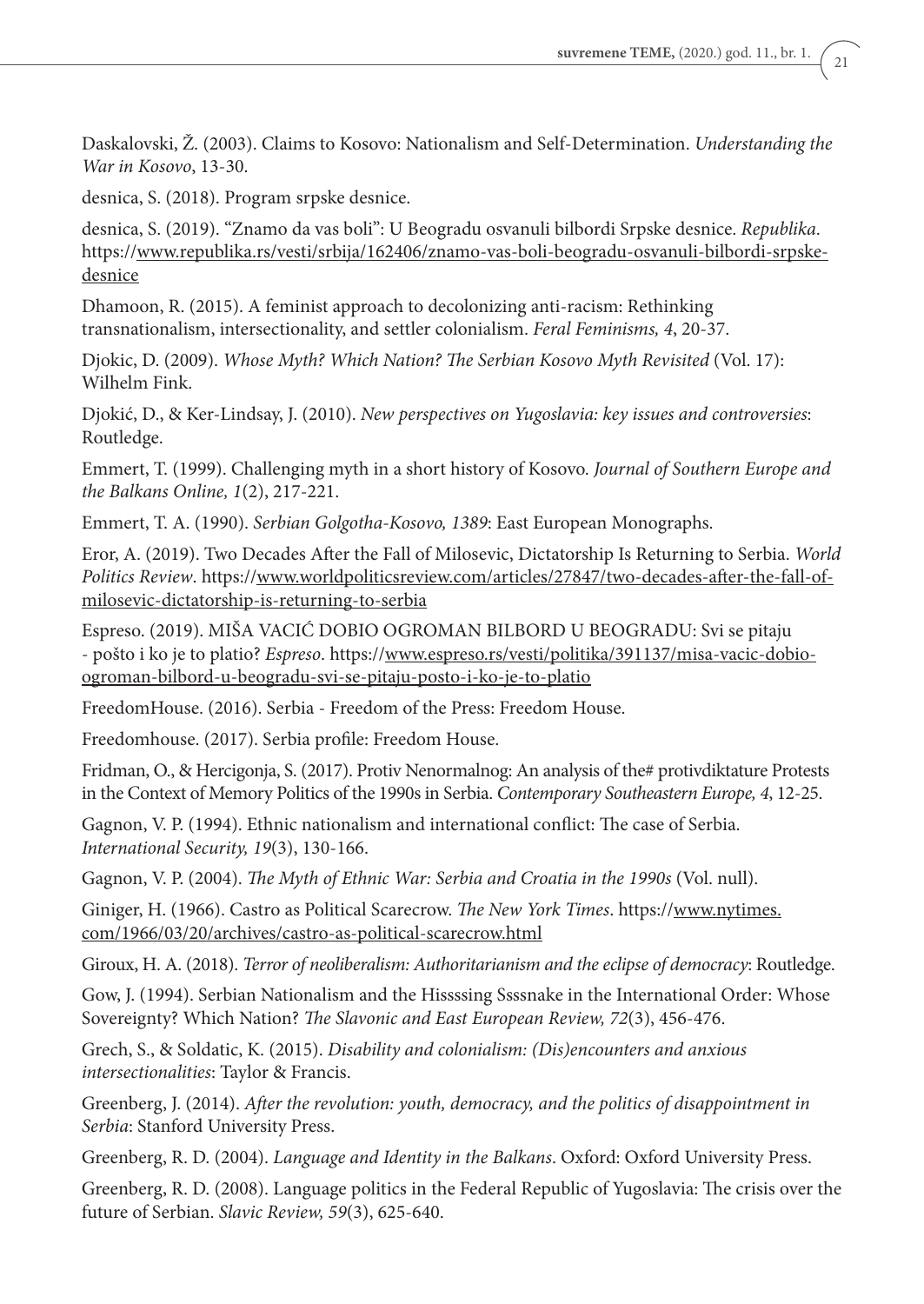Halpern, J. M., Kaser, K., & Wagner, R. A. (1996). Patriarchy in the Balkans: Temporal and crosscultural approaches. *The History of the Family, 1*(4), 425-442.

Hankivsky, O., & Jordan-Zachery, J. S. (2019). Introduction: Bringing Intersectionality to Public Policy *The Palgrave Handbook of Intersectionality in Public Policy* (pp. 1-28): Springer.

Ivanović, M. (2019). Miša Vacić napao aktivistu SZS u Medveđi. *jugMedia*.

Iveković, I. (2002). Nationalism and the political use and abuse of religion: The politicization of Orthodoxy, Catholicism and Islam in Yugoslav successor states. *Social Compass, 49*(4), 523-536.

Janack, J. A. (2005). Vladimir Zhirinovsky: the clown prince of Russia. *Controversia, 3*(2), 13-63.

Jelavich, C. (1958). *Tsarist Russia and Balkan nationalism: Russian influence in the internal affairs of Bulgaria and Serbia, 1879-1886* (Vol. 1): University of California Press.

Jovanović, S. (2018). Assertive discourse and folk linguistics: Serbian nationalist discourse about the cyrillic script in the 21st century. *Language Policy, 17*(4), 611-631.

Jovanović, S. M. (2018a). Confronting recent history: Serbia's 'fateful eight'and a decade of Kosovo's independence in the Serbian Media (2008–2018). *Adeptus, 11*, 1-16.

Jovanović, S. M. (2018b). The Dveri Movement Through a Discursive Lens. Serbia's Contemporary Right-Wing Nationalism. *Südosteuropa, 66*(4), 481-502.

Jovanović, S. M. (2018c). Headlines as fake news: discursive deception in Serbia's daily 'Informer'. *Central and Eastern European Review, 12*, 1-22.

Jovanović, S. M. (2019a). "One out of Five Million": Serbia's 2018-19 Protests against Dictatorship, the Media, and the Government's Response *Open Political Science, 2*, 1-8.

Jovanović, S. M. (2019b). The Operational Code Analysis of the Serbian Orthodox Church's Official Political Discourse on Kosovo (2008-2019). *South Eastern European Review, 14*(1), 250-270.

Karabeg, O. (2018). Ko vodi specijalni rat protiv Srbije i Vučića? *Radio Slobodna Evropa*. https:// www.slobodnaevropa.org/a/most-specijalni-rat-vucic/29365005.html

Kaser, K. (1992). The origins of Balkan patriarchy. *Modern Greek Studies Yearbook, 8*(1), 1-39.

Kaser, K. (2008). *Patriarchy after patriarchy: gender relations in Turkey and in the Balkans, 1500- 2000* (Vol. 7): LIT Verlag Münster.

Kim, D. S. (2016). The rise of European right radicalism: The case of Jobbik. *Communist and Post-Communist Studies, 49*(4), 345-357.

Kmezic, M. (2018). Captured Media: Limitations and Structural Hindrances to Media Freedom in Serbia. *Review of Central and East European Law, 43*(4), 457-482.

Korac, M. (1993). Serbian nationalism: Nationalism of my own people. *Feminist Review, 45*(1), 108-112.

Krekó, P., & Mayer, G. (2015). Transforming Hungary–together?: An analysis of the Fidesz–Jobbik relationship *Transforming the Transformation?* (pp. 183-205): Routledge.

Krzan, M. (1994). New Serbian Nationalism and the Third Balkan War. *Studies in East European Thought, 46*(1/2), 47-68.

Kurtiş, T. ç., & Adams, G. (2016). Decolonial intersectionality: Implications for theory, research, and pedagogy *Intersectional Pedagogy* (pp. 46-60): Routledge.

Latas, A. (2019). SKANDALOZNI SNIMCI Miša Vacić je u jeku kampanje u Medveđi obelodanio spisak korisnika narodne kuhinje, Crveni krst se izvinio, ali TU NIJE KRAJ. *Blic*. https://www.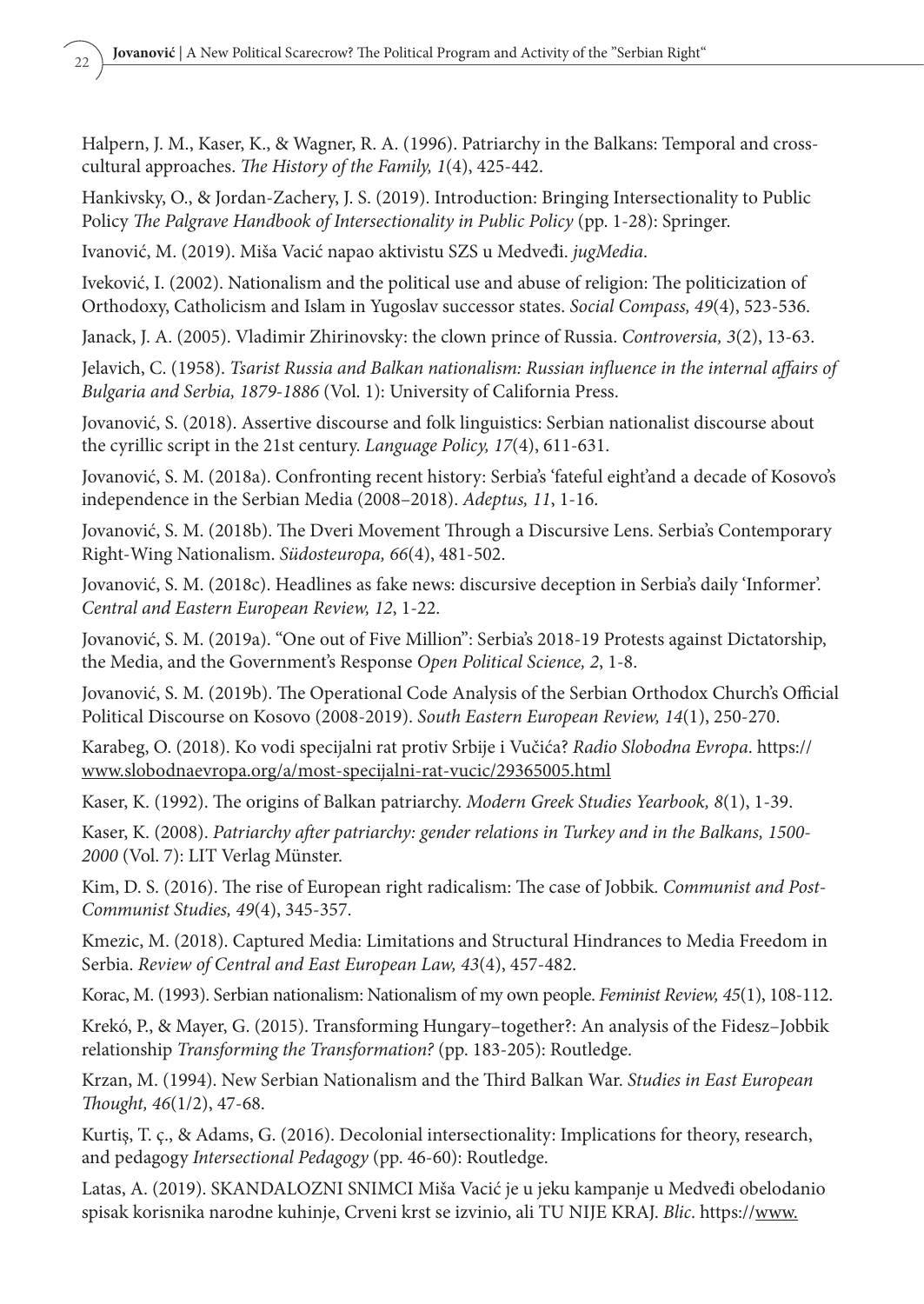blic.rs/vesti/politika/skandalozni-snimci-misa-vacic-je-u-jeku-kampanje-u-medvedi-obelodaniospisak/9tnqw6f

Leustean, L. N. (2008). Orthodoxy and political myths in Balkan national identities. *National Identities, 10*(4), 421-432.

M., A. P. (2019). MUTNE RADNJE Kako je Miša Vacić prvi put PREŠAO CENZUS posle niza SKANDALOZNIH predizbornih poteza u Medveđi. *Blic*. https://www.blic.rs/vesti/politika/mutneradnje-kako-je-misa-vacic-prvi-put-presao-cenzus-posle-niza-skandaloznih/m60el60

Malešević, M. (2005). The Introduction of Religion to State Schools in Serbia and "Orthodox (is) ing" the Identity of Serbian Youth. *Ethnologia Balkanica*(09), 225-239.

Mestvirishvili, M., Zurabishvili, T., Iakobidze, T., & Mestvirishvili, N. (2017). Exploring Homophobia in Tbilisi, Georgia. *Journal of homosexuality, 64*(9), 1253-1282.

Mihajlović, B. (2019). Vacić kao 'pokazna vežba'? *Radio Slobodna Evropa*. https://www. slobodnaevropa.org/a/misa-vacic-srbija/30248228.html

Mihaljčić, R. (1989). *The battle of Kosovo in history and in popular tradition*: Beogradski Izdavacko-Graficki Zavod.

Mladenov Jovanović, S. (2019). Confronting Recent History: Media in Serbia During Aleksandar Vučić's Ministry of Information in the Milošević Era (1998–1999). *Hiperboreea, 6*(1), 61-74.

Moss, K. (2014). Split Europe: homonationalism and homophobia in Croatia *LGBT Activism and the Making of Europe* (pp. 212-232): Springer.

Mršević, Z. (2013). Homophobia in Serbia and LGBT rights. *Southeastern Europe, 37*(1), 60-87.

N1. (2019). Vacić pretio Zelenoviću da će završiti u Drini, da će ga zatvoriti i pljuvati. *N1*. http:// rs.n1info.com/Vesti/a542469/Pretnje-Mise-Vacica-Nebojsi-Zelenovicu.html

Nacionalist. (2018). Skandalozno: u listu vojske SAD lažnoj državi Kosovo pripojeni Vranje, Pazar, Bosilegrad?! *Nacionalist*. http://www.nacionalist.rs/2018/10/28/skandalozno-u-listu-vojske-sadlaznoj-drzavi-kosovo-pripojeni-vranje-pazar-bosilegrad/

Nacionalist. (2019). (FOTO) DIGAO SRBIJU NA NOGE: Širom Bujanovca plakati Miše Vacića. *Republika*. https://www.republika.rs/vesti/srbija/165657/foto-digao-srbiju-noge-sirom-bujanovcaplakati-mise-vacica

Okey, R. (2004). Serbian, Croatian, Bosnian? Language and nationality in the lands of former Yugoslavia. *East European Quarterly, 38*(4), 419-442.

Orford, J. (2017). Turning psychology against militarism. *Journal of Community & Applied Social Psychology, 27*(4), 287-297.

Pajnik, M., & Kuzmanić, T. (2005). *Nation-states and xenophobias: In the ruins of Former Yugoslavia*: Peace Institute.

Patalakh, A. (2018). Emotions and Identity as Foreign Policy Determinants: Serbian Approach to Relations with Russia. *Chinese Political Science Review, 3*(4), 495-528.

Perica, V. (2002). Balkan idols: religion and nationalism in Yugoslav states. from http://public.eblib. com/choice/publicfullrecord.aspx?p=3052091

Perica, V. (2017). Serbian Jerusalem: Religious Nationalism, Globalization and the Invention of a Holy Land in Europe's Periphery, 1985-2017. *Occasional Papers on Religion in Eastern Europe, 37*(6), 3.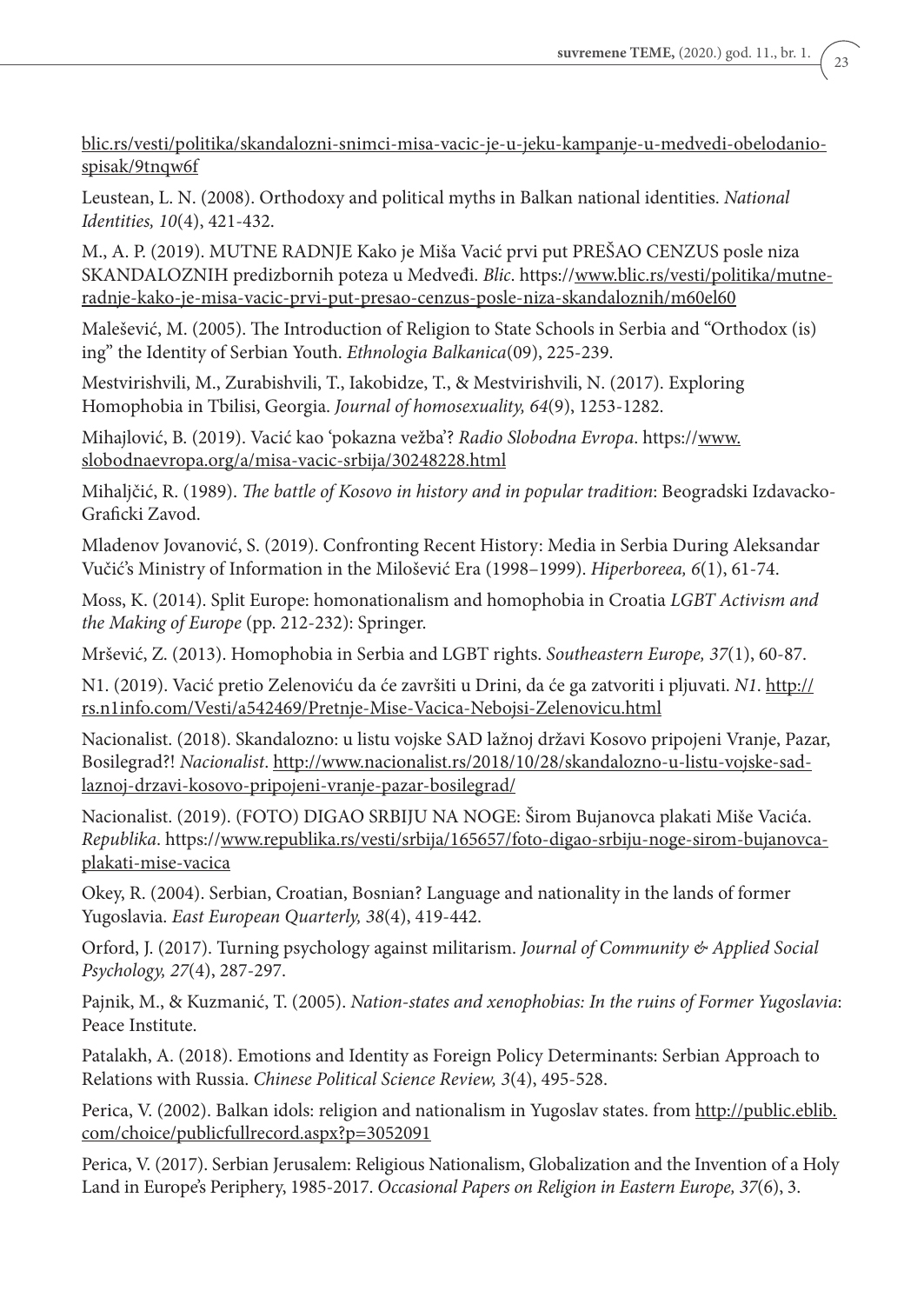Proroković, D. (2017). Geopolitic determinants of the foreign policy positioning of Serbia at the beginning of the 21st century. *Medjunarodni problemi, 69*(4), 401-422.

Radeljić, B. (2019). Tolerating Semi-authoritarianism? Contextualising the EU's Relationship with Serbia and Kosovo *The Europeanisation of the Western Balkans* (pp. 157-180): Springer.

Radenković, M. (2019). Vacić dve godine nedodirljiv za srpsko pravosuđe. *Danas*. https://www. danas.rs/drustvo/vacic-dve-godine-nedodirljiv-za-srpsko-pravosudje/

Ramet, S. P. (1996). Nationalism and the 'idiocy' of the countryside: The case of Serbia. *Ethnic and Racial Studies, 19*(1), 70-87.

Reygan, F., & Moane, G. (2014). Religious homophobia: The experiences of a sample of lesbian, gay, bisexual and transgender (LGBT) people in Ireland. *Culture and Religion, 15*(3), 298-312.

Ristić, B. (2018). Kosovo od privatnog ranča Klintonovih u Evropi do američke kolonije. *Nacionalist*. http://www.nacionalist.rs/2018/07/22/kosovo-od-privatnog-ranca-klintonovih-uevropi-do-americke-kolonije/

Roberts, D. J. (2016). Race and neoliberalism *Handbook of Neoliberalism* (pp. 237-244): Routledge.

S. J. (2018). Mirović: Kosovo je naša glavna pesma. *Večernje novosti*. http://www.novosti.rs/vesti/ srbija.73.html:714150-Mirovic-Kosovo-je-nasa-glavna-pesma

Šoštarić, T. (2017). Nekad smo imali državne neprijatelje, danas hibridne ratnike. http://balkans. aljazeera.net/vijesti/nekad-smo-imali-drzavne-neprijatelje-danas-hibridne-ratnike

Stakic, I. (2011). *Homophobia and hate speech in Serbian public discourse: how nationalist myths and stereotypes influence prejudices against the LGBT minority.* Universitetet i Tromsø.

Stefano, G. (2018). Russian soft power in the Balkans: Bosnia and Serbia, two states in comparison.

Stojanović, S., & Đorđević, B. (2017). Strategic and security trends and projection of the strategic framework of the security of the Republic of Serbia. *Medjunarodni problemi, 69*(4), 465-482.

Tanjug. (2016). Đurić demantuje da je Vacić savetnik u Kancelariji za KIM. *Blic*. https://www.blic. rs/vesti/politika/djuric-demantuje-da-je-vacic-savetnik-u-kancelariji-za-kim/c7gy2xg

Tašković, M. (2018). NOVA STRANKA NACIONALISTA Miša Vacić na čelu Srpske desnice, podržali ga Lav Pajkić i Marko Bulat. *Blic*. https://www.blic.rs/vesti/politika/nova-strankanacionalista-misa-vacic-na-celu-srpske-desnice-podrzali-ga-lav-pajkic-i/b19qt6d

Tašković, M. (2018). OMILJENI OPOZICIONAR SVAKOG REŽIMA Vlasti treba Šešelj u Skupštini, a za to postoji NIZ RAZLOGA. *Blic*. https://www.blic.rs/vesti/politika/omiljeniopozicionar-svakog-rezima-vlasti-treba-seselj-u-skupstini-a-za-to-postoji/declrk1

Telegraf. (2019). Albanci vode "specijalni rat" protiv Srbije, Đurić poručio: Država će zaštititi svoje ljude na KiM. *Telegraf*. https://www.telegraf.rs/vesti/politika/3077667-albanci-vode-specijalni-ratprotiv-srbije-djuric-porucio-drzava-ce-zastititi-svoje-ljude-na-kim

Trgovcevic, L. (1999). The Kosovo Myth in the First World War. *Projekat Rastko Gracanica-Pec*.

Verkhovsky, A. (2000). Ultra-nationalists in Russia at the onset of Putin's rule. *Nationalities Papers, 28*(4), 707-722.

VOICE. (2018). Simbioza vlasti i Šešelja: Omiljeni opozicionar i(li) strašilo za nepodobne i EU. *VOICE - Vojvođanski istraživačko-analitički centar*. http://voice.org.rs/simbioza-vlasti-i-seseljaomiljeni-opozicionar-ili-strasilo-za-nepodobne-i-eu/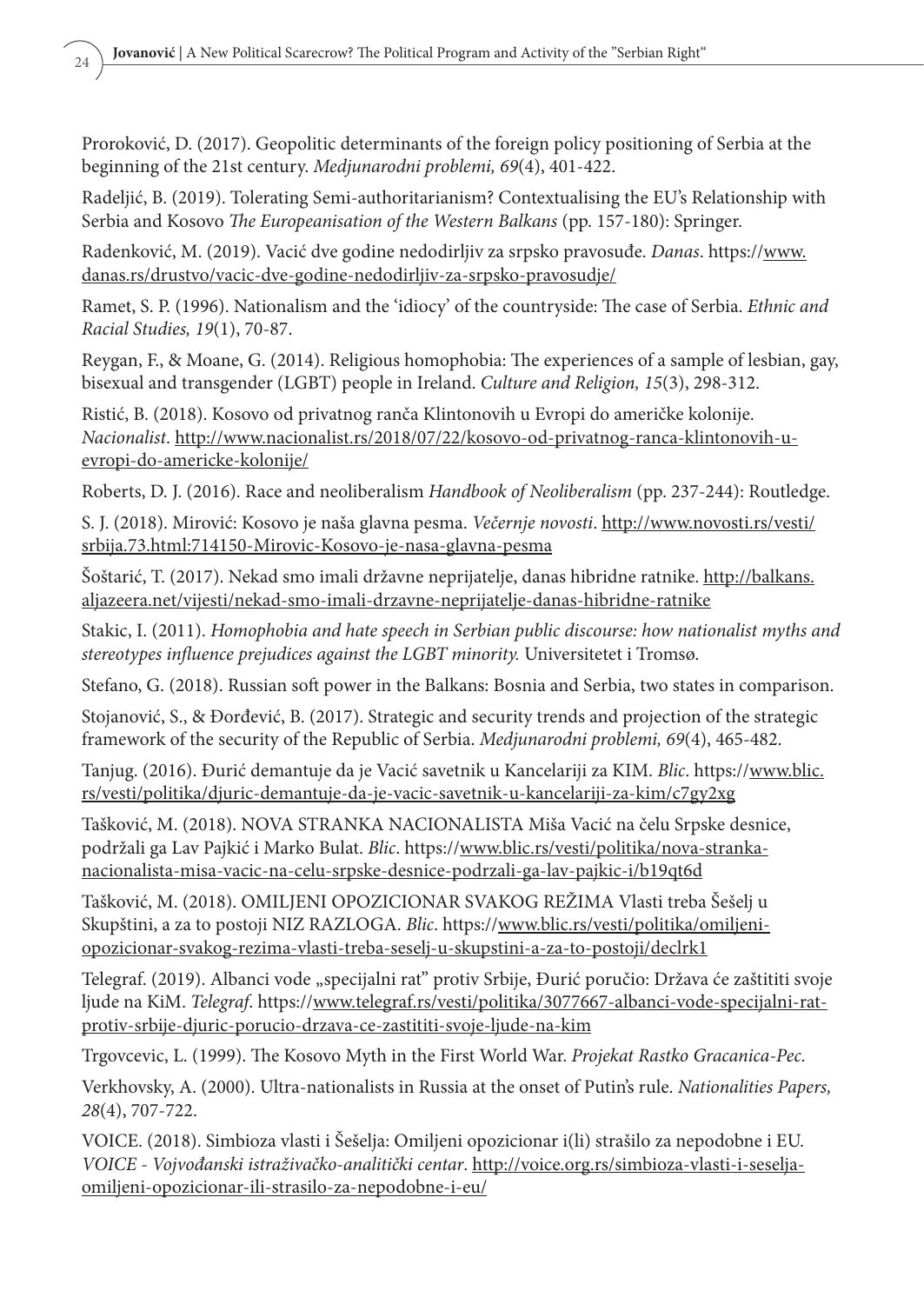**suvremene TEME,** (2020.) god. 11., br. 1.

Vujačić, V. (1996). Institutional Origins of Contemporary Serbian Nationalism. *Eastern European Constitutional Review, 5*, 51.

Vukomanović, M. (2008). The Serbian Orthodox Church as a political actor in the aftermath of October 5, 2000. *Politics and Religion, 1*(2), 237-269.

Winch, A. (2015). Feminism, generation and intersectionality. *Soundings, 58*(58), 8-20.

Wittenberg, J. (2013). *Back to the Future? Revolution of the Right in Hungary.* Paper presented at the APSA 2013 Annual Meeting Paper.

Ž., M. (2015). Devet godina od smrti Miloševića. *Novi magazin*. http://www.novimagazin.rs/vesti/ devet-godina-od-smrti-milosevica

Zejneli Loxha, A., & Zorić, O. (2017). Beogradski voz bez voznog reda. *Radio Slobodna Evropa*. https://www.slobodnaevropa.org/a/kosovo-srbija-voz-zid-severna-mitrovica/28236115.html

Žerjavić, V. (1998). Great Serbia: tragic outcome. *Globus, 9*.

Уједињење. (2017). Проф. др Зоран Чворовић: Косово и Метохија подједнако припадају нашим прецима и нашим потомцима колико и нама! *Ujedinjenje*. http://ujedinjenje. com/2017/12/06/prof-dr-zoran-cvorovic-kosovo-i-metohija-podjednako-pripadaju-nasimprecima-i-nasim-potomcima-koliko-i-nama/